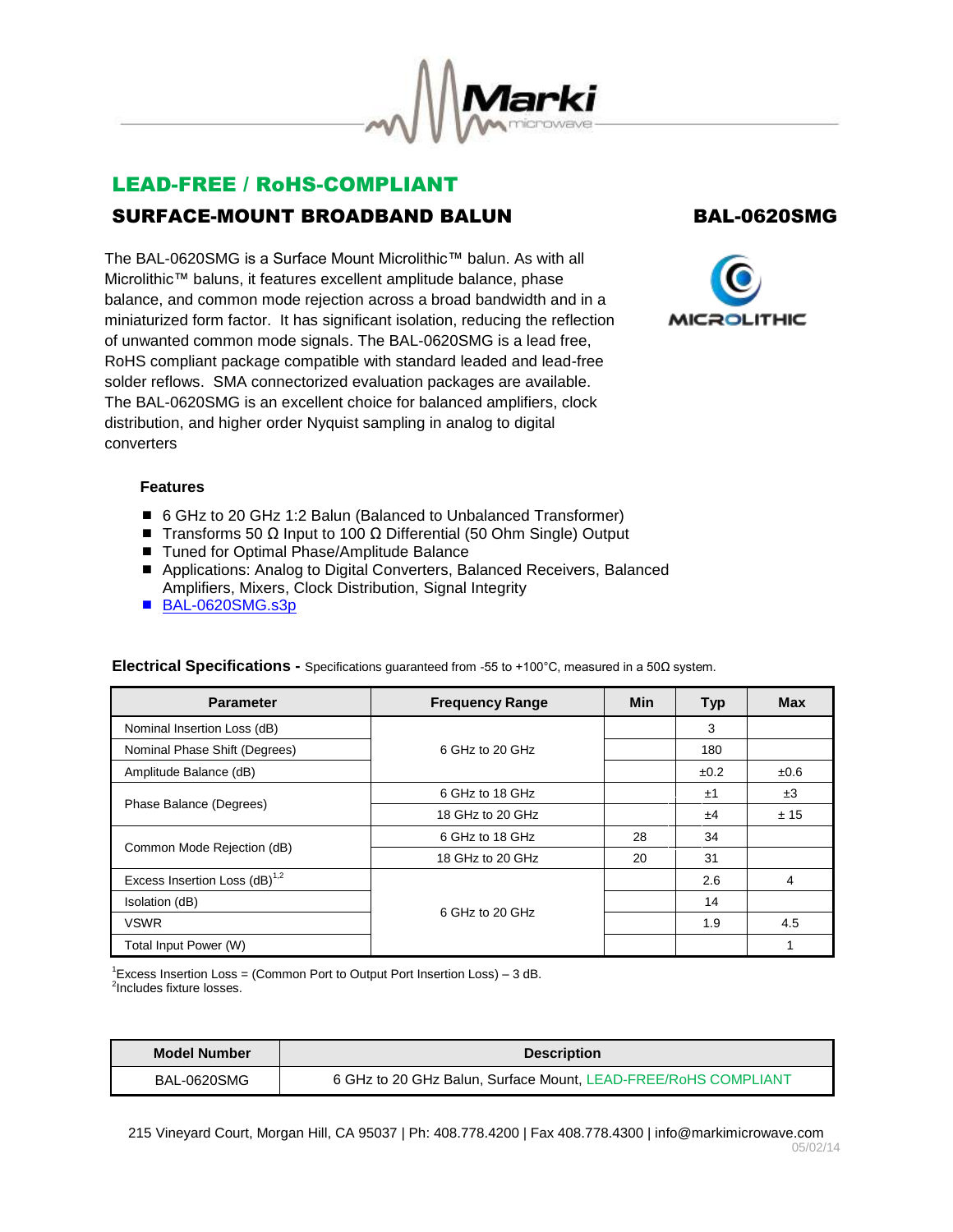

## SURFACE-MOUNT BROADBAND BALUN BAL-0620SMG

*Page 2*



I/O traces and ground plane finish is TiWNiAu, 0.5 microns Au max over 0.15 microns Ni. See **BALSM-ML-PCB** for suggested PCB layout.

### **Block Diagram**



**Single ended to differential differential differential Differential to single ended** 







 $-5$   $\frac{1}{0}$ -4 -3 -2 -1 0 1 2 3 4 5 0 5 10 15 20 25 **Amplitude Balance (dB) Frequency (GHz)**

Fig. 1. Common to balanced port insertion loss<sup>1</sup>

Fig. 2. Amplitude balance between balanced ports.

215 Vineyard Court, Morgan Hill, CA 95037 | Ph: 408.778.4200 | Fax 408.778.4300 | info@markimicrowave.com 05/02/14